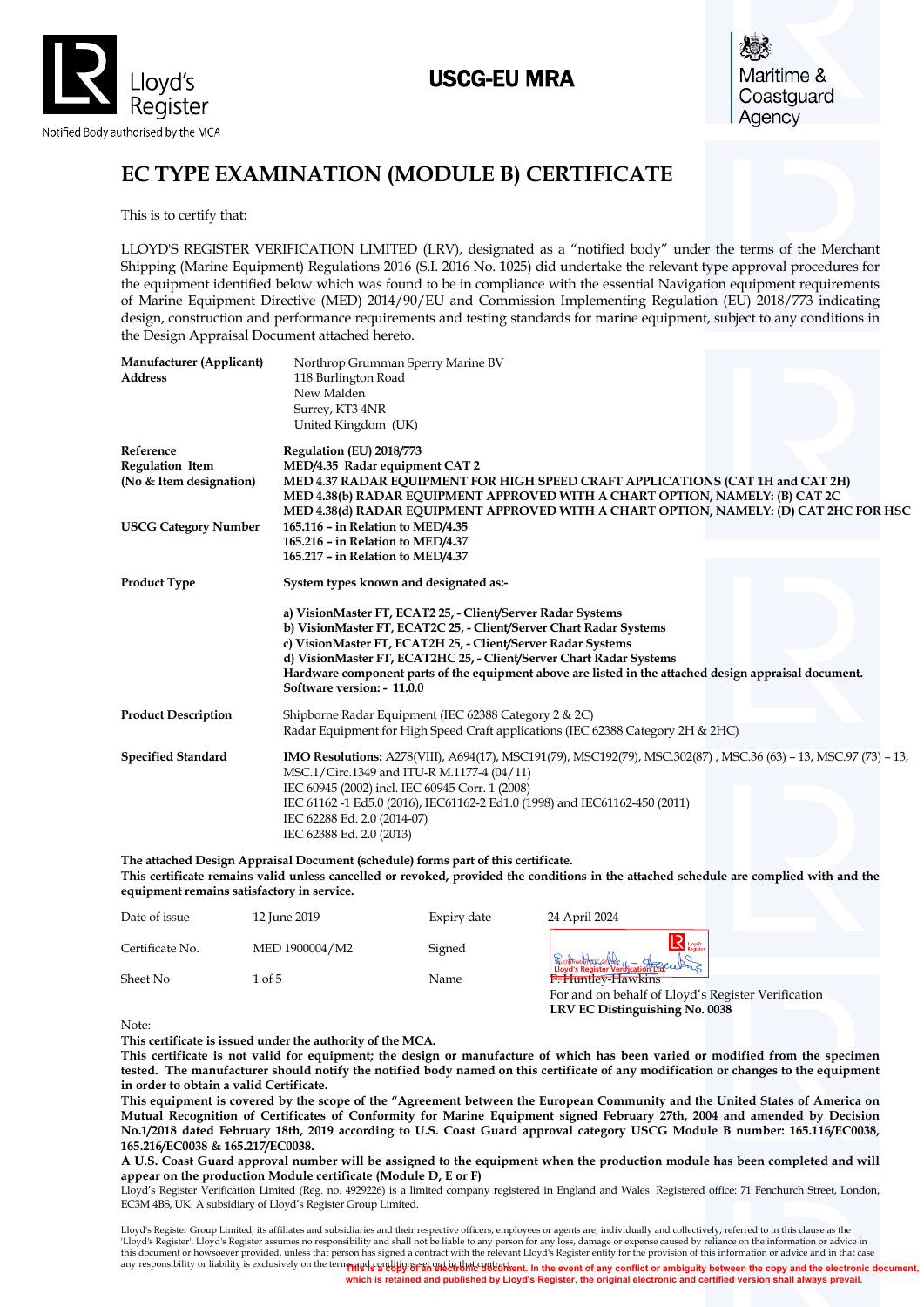

*71 Fenchurch Street, London, EC3M 4BS Telephone 020 7423 2416 Fax 020 7423 2053 Email med@lr.org*

Page 2 of 5 Document number MED 1900004/M2 Issue number 1

### **DESIGN APPRAISAL DOCUMENT**

| Date         | Quote this reference on all future communications |
|--------------|---------------------------------------------------|
| 12 June 2019 | UKITSO/ETS/TA/PHH/WP35151589                      |

### **ATTACHMENT TO EC TYPE EXAMINATION (MODULE B) CERTIFICATE No. MED 1900004/M2**

The undernoted documents have been appraised for compliance with the relevant requirements of International Conventions and European Union legislation for the EC Type Examination of Marine Equipment for use on Merchant Ships Registered in the European Economic Area.

This Design Appraisal Document (schedule) forms part of the Certificate.

This Certificate is an amendment of Certificate No. MED 1900004/M1.

### **HARDWARE DETAILS**

Schedule 1 – Type numbers of processor and display unit. Processor - 65901AS (Radar Server), 65901AC (Radar Client) Display – 65817G PCIO Interface Unit – 65900AA or 65900AB Control Panel – 65903KH Network Switch – RA00009746 Security Device – 32SDR005 or 32SDT005

#### **NOTES**

- 1. The 32SDR005 or 32SDT005 Multi-node security device allows operation of an integrated multi display ships bridge. A security string defines the product type on all the nodes for a particular vessel's bridge operating plan. The product type must be set to CAT1 Radar, CAT1C Chart Radar or Total Watch as appropriate.
- 2. A Total Watch product enables operation as a Multi-function workstation and allows the operator to switch between Chart Radar, ECDIS and conning display. This certificate only applies when the mode is set to Chart Radar for a Total Watch system.
- 3. This approval remains valid for Minor software amendments, as allowed by the 11.0.x numeric format, where written details of the modifications have been submitted to and accepted by the Notified Body.
- 4. Image Transfer to a Voyage Data Recorder via IEC 61162-450 Interface

Schedule 2 – Type numbers of transceivers, turning units and antennae.

10kW X-Band Transceivers and Turning Units – 65910\*AR, 65910\*AT, 65910\*AU, where \* can be M,N,P,T or W. 25kW X-Band Transceivers and Turning Units – 65925\*AR, 65925\*AT, 65925\*AU, where \* can be M,N,P,T or W. 10kW X-Band Transceivers (Bulkhead) – 65810E, 65810F, 65810G, 65810H and 65810L 25kW X-Band Transceivers (Bulkhead) – 65825E, 65825F, 65825G, 65825H and 65825L X-Band Turning Unit (Bulkhead)– 65901BAR, 65901CAR, 65901CAT or 65901CAU X-Band Antennae – 65604A, 65606A or 65608A S-Band Transceivers – 65830M\*R, 65830N\*R, 65830N\*T or 65830N\*U, where \* can be E,F,G,H,J,K,L,M,P,Q,R or S S-Band Transceivers (Bulkhead) – 65831A or 65831B S-Band Turning Unit – 65830B\*R , 65830C\*R, 65830C\*T or 65830C\*U where \* can be E,F,G,H,J,K,L,M,P,Q,R or S Scanner Control Unit – 65837AB, 65837AC, 65837AE, 65837AF or 65837AH S-Band Antennae – 65612A

Schedule 3 – Ancillary Units Network Serial Interface – 4802181 Mains Distribution Unit - 65900685 Kit Format Units – 65900614, 65900615, 65900668, 65900635 and 65900625 Secure Maritime Gateway – 67050FA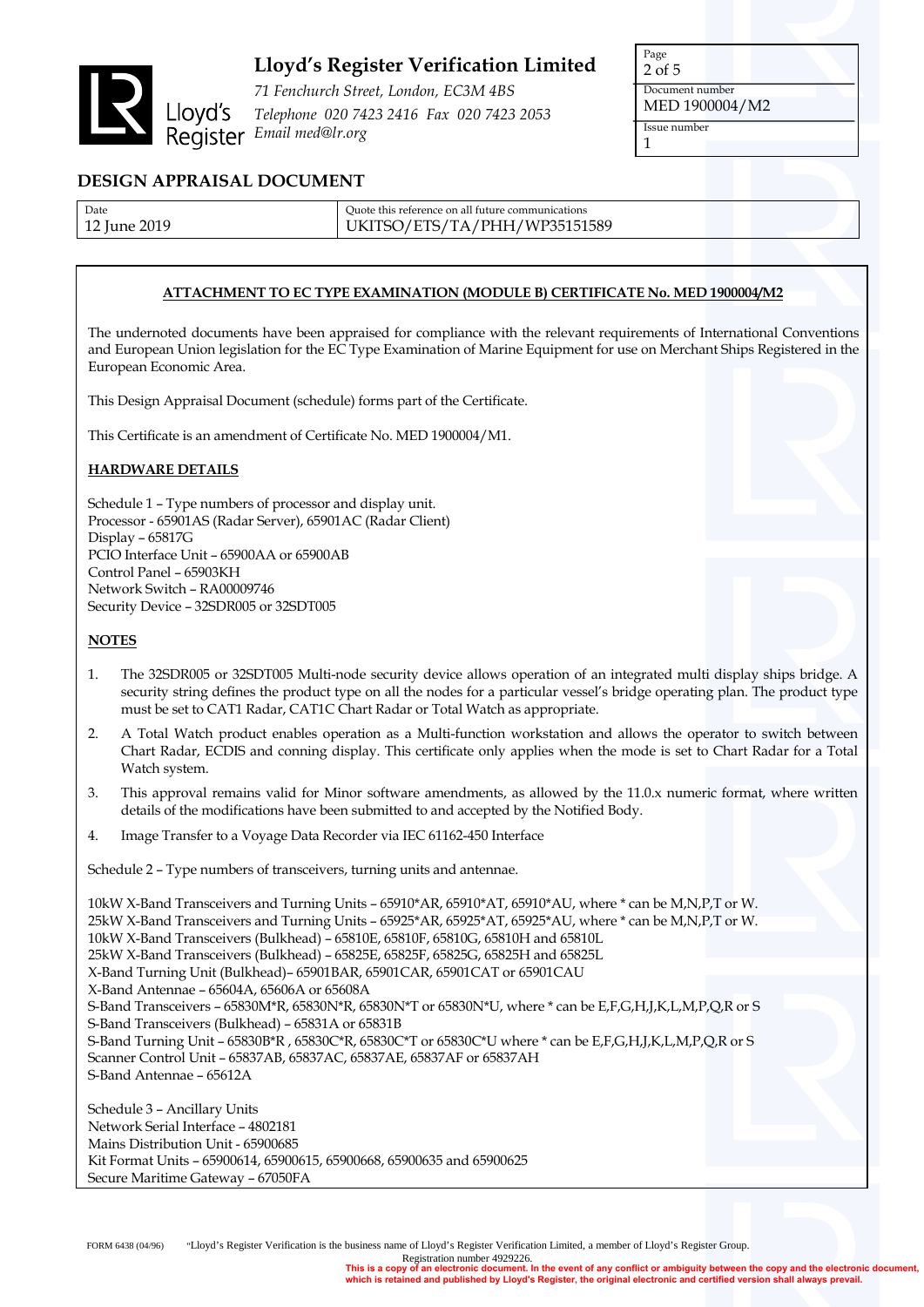

*71 Fenchurch Street, London, EC3M 4BS Telephone 020 7423 2416 Fax 020 7423 2053 Email med@lr.org*

Page 3 of 5 Document number MED 1900004/M2 Issue number

1

**DESIGN APPRAISAL DOCUMENT**

| Date         |
|--------------|
| 12 June 2019 |

Quote this reference on all future communications UKITSO/ETS/TA/PHH/WP35151589

### **ATTACHMENT TO EC TYPE EXAMINATION (MODULE B) CERTIFICATE No. MED 1900004/M2**

### **APPROVAL DOCUMENTATION**

| QINETIQ/D&TS/SES/TC0703744                               | 30/03/2007               |
|----------------------------------------------------------|--------------------------|
| QINETIQ/MS/EES/TC1001181                                 | 26/03/2010               |
| Change Note 65612/124                                    | 07/02/2012               |
| Change Note 65801/077                                    | 06/03/2012               |
| Change Note 65920/027                                    | 30/05/2013               |
| Change Note 65901/115                                    | 04/11/2013               |
| Change Note JLR037 Issue 1                               | 28/10/2016               |
| Change Note JLR039 (SC4 EEPROM) Issue 2                  | 14/03/2017               |
| Change Note JLR042                                       | 15/06/2017               |
| Change Note JLR045 (VisionMaster 340 Pedestal Console)   | 02/01/2018               |
| VisionMaster Technical File                              | 10/06/2015               |
| VMFT V.7.0 Impact Assessment + Results                   | 18/02/2015               |
| VMFT V8.0 Impact Assessment + Results                    | 15/04/2016               |
| IA-V10-NML-008 (Impact Assessment VMFT 10.0.0)           | 18/09/2017               |
| IA-V10.0.1-NML-009 (VMFT V10.0.1 Impact Assessment)      | 13/02/2018               |
| GA-V11-NML-002 (Gap Analysis IEC 61162-1 Ed. 4 to Ed. 5) | 18/10/2017               |
| IA-V11-NML-011 (Impact Assessment VMFT V11.0.0)          | 11/12/2018               |
| Radar/Chart Radar User Guide, 65900010-14 Rev. C         |                          |
| VisionMaster Ships Manual 65900011V1-18 Rev A            |                          |
| VisionMaster Ships Manual 65900011V2-18 Rev A            |                          |
|                                                          |                          |
| <b>TEST REPORTS</b>                                      |                          |
| DNV 2005-3112                                            | 14/03/2005               |
| ECDIS Monitor, LCD, Test Procedure and Report            | 13/04/2005               |
| <b>DANAK-198181</b>                                      | 23/12/2005               |
| DANAK-198236                                             | 20/01/2006               |
| JA 340-8596-4                                            | 16/03/2006               |
| JA 340-8596-2                                            | 08/05/2006               |
| JA 340-8596-1                                            | 14/07/2006               |
| MET EMC19618-EN60945                                     | 28/08/2006               |
| TL1016                                                   | 30/10/2006               |
| QINETIQ/D&TS/SS/CR0607592/1.0                            | 06/12/2006               |
| Sperry Marine Report 5000657                             | 28/06/2007               |
| BSH 46162/0040380/07                                     | 12/09/2007               |
| DANAK-198899 Revision 2                                  | 10/12/2007               |
| QINETIQ/EMEA/iX/CR070194/Issue 1.0                       | 20/12/2007               |
| QINETIQ/EMEA/iX/CR0802757/Issue 1.1                      |                          |
| DNV 2008-3143                                            | 19/02/2008<br>11/03/2008 |
| QINETIQ/MS/EES/TSTR0801152/1.1                           | 08/07/2008               |
| DANAK-1910255                                            |                          |
| QINETIQ/MS/EES/TSTR0801808/1                             | 18/08/2008               |
|                                                          | 29/08/2008               |
| QINETIQ/MS/EES/TSTR0801840/1                             | 02/09/2008               |
| QinetiQ/MS/EES/TC0802918                                 | 17/10/2008               |
| TL1316                                                   | 29/06/2009               |
| QINETIQ/MS/EES/TC0905317                                 | 14/12/2009               |
| QINETIQ/MS/EES/TSTR0903808/3.0                           | 14/12/2009               |
| QINETIQ/MS/EES/TSTR0904084/3                             | 15/12/2009               |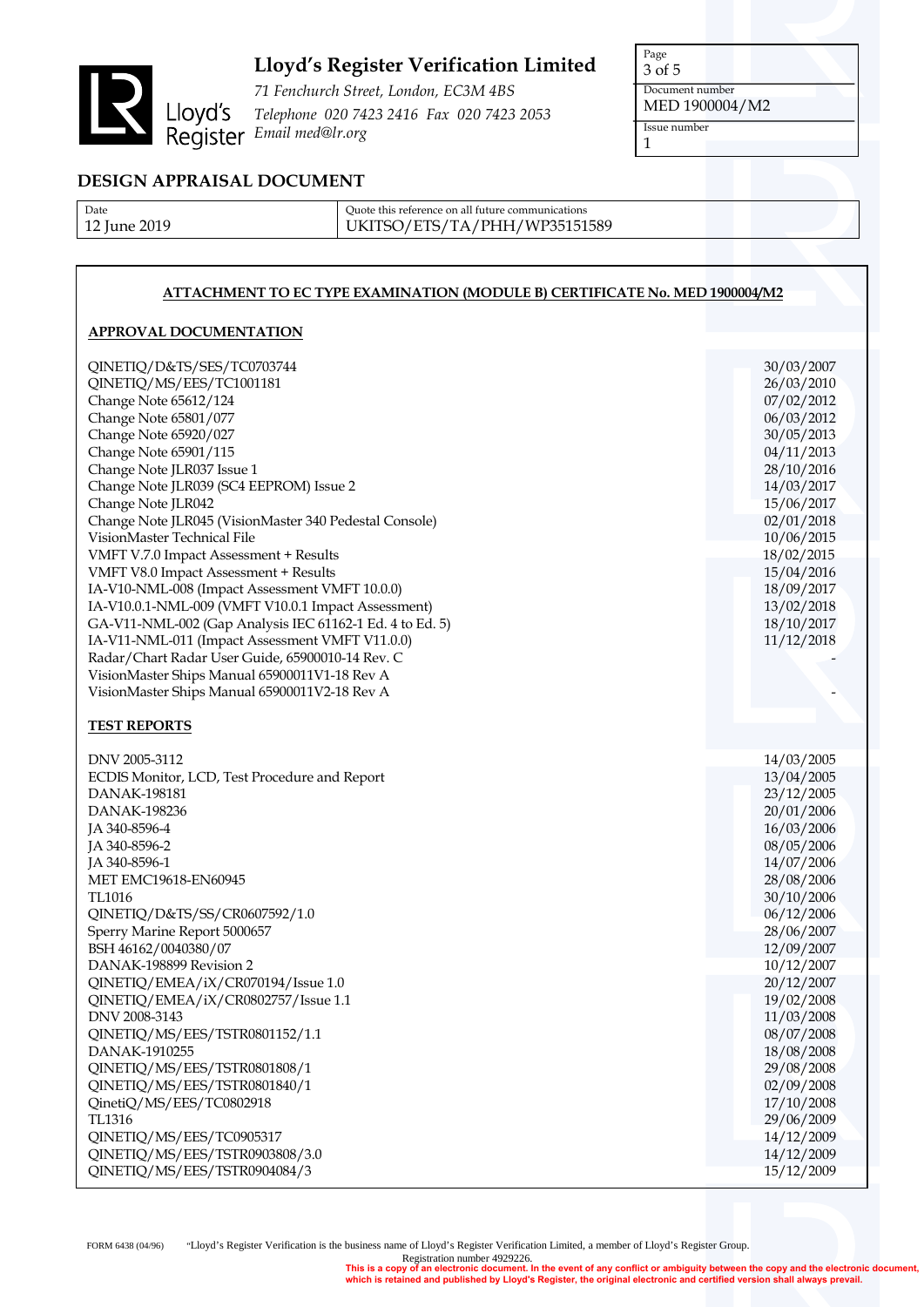

*71 Fenchurch Street, London, EC3M 4BS Telephone 020 7423 2416 Fax 020 7423 2053 Email med@lr.org*

Page 4 of 5 Document number MED 1900004/M2 Issue number 1

### **DESIGN APPRAISAL DOCUMENT**

| Date         |
|--------------|
| 12 June 2019 |

Quote this reference on all future communications UKITSO/ETS/TA/PHH/WP35151589

### **ATTACHMENT TO EC TYPE EXAMINATION (MODULE B) CERTIFICATE No. MED 1900004/M2**

| DANAK-1910681 Revision B                                                            | 25/01/2010   |
|-------------------------------------------------------------------------------------|--------------|
| QINETIQ/TEG/TECS/TSTR1000030                                                        | 19/08/2010   |
| TUV 75909781 Report 02 Issue 1                                                      | 24/08/2010   |
| QINETIQ/TEG/TECS/TSTR1000308                                                        | 22/10/2010   |
| QINETIQ/TEG/TECS/CR1100320                                                          | 14/03/2011   |
| <b>DANAK1912564</b>                                                                 | 02/11/2012   |
| TUV 7590230 Report 01 Issue 1                                                       | 22/11/2012   |
| TUV 75919870 Report 04 Issue 1                                                      | April 2013   |
| TUV 75921754 Report 01 Issue 1                                                      | April 2013   |
| TUV 75924948 Report 01 Issue 1                                                      | January 2014 |
| SP5P05969-1                                                                         | 30/10/2015   |
| DNV 2013-308                                                                        | 03/04/2013   |
| VisionMaster FT Release 10.0.0 Client Server Radar Performance Test Report, Issue 1 | 29/08/2017   |
| VisionMaster FT Release 10.0.0 System Performance Test Report                       | 04/09/2017   |
| TR-V10-NML-004 (IEC 62288-2014 Test Report), Issue 2                                | 18/09/2017   |
| TR-V10-NML-005 (IEC 62388-2013 Test Report), Issue 2                                | 18/09/2017   |
| TR-V10.0.1-NML-010 (IEC 62288 - 2014 Test Report)                                   | 12/02/2018   |
| TR-V10.0.1-NML-011 (MSC.302(87) Test Report)                                        | 12/02/2018   |
| TR-V10 0 1-NML-012 (System Performance Test) Issue 2                                | 16/02/2018   |
| TR-V11-NML-015 (IEC 61162-1 - 2016 Test Report)                                     | 12/11/2018   |
| TR-V11-NML-017 (IEC 62288 - 2014 Test Report)                                       | 12/11/2018   |
| TR-V11-NML-018 (IEC 62388 - 2013 Test Report)                                       | 12/11/2018   |
| TR-V11-NML-019 (System Performance Test)                                            | 12/11/2018   |
| 103230862LHD-001 (Intertek Environmental Test Report)                               | 06/12/2017   |
| 103230862LHD-001 ISS 4 (Intertek EMC Test Report)                                   | 02/01/2018   |
| 416.095.1 (kmf_suv_magicnetgwr)                                                     | 17/06/2016   |
| 416.095.2 (kmf_klima_magicnetgwr)                                                   | 11/05/2016   |
| 416.095.3 (emc_nomatronics_magicnetgwr)                                             | 18/05/2016   |
| 962 (CSD_MagicNet)                                                                  | 08/03/2017   |
|                                                                                     |              |

### **CONDITIONS OF CERTIFICATION**

- 1. Production items of the subject equipment are to be manufactured in accordance with either an approved Production Quality Assurance system (Module D), a Product-Quality assurance system (Module E) or a Product Verification Process (Module F). The wheelmark cannot be affixed to the product until a conformity assessment module is in place
- 2. Each item, batch or lot of the equipment is to be issued with a "Declaration of Conformity" and have the "Mark of Conformity" affixed after a conformity assessment module is in place

#### **SOFTWARE VERSIONS**

11.0.0

#### **STANDARDS NOT APPLICABLE**

The following MED specified standards do not apply to this product: IEC 61162-3 ed1.2 Consol. with am1 ed. 1.0 (2010-11) and am2 ed. 1.0 (2014-07) IEC 61162-460 ed1.0 (2015-08)